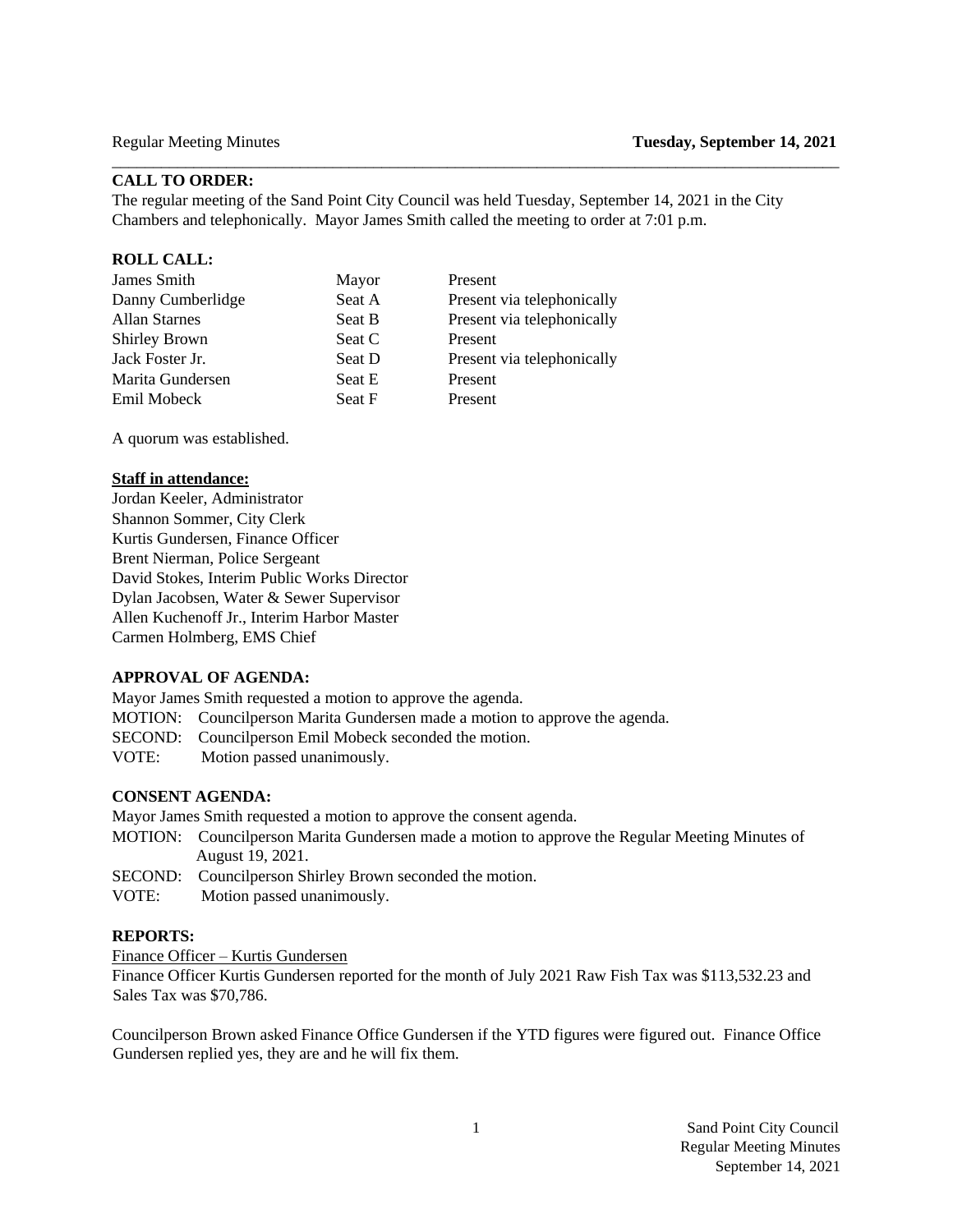### Administrator – Jordan Keeler

Administrator Keeler reported the current population status has declined from 1,033 to 622 residents; the figures impact the City for the Community Revenue Sharing and allotment of PCE for our facilities. Administrator Keeler suggested the City have staff or hire two part-time employees to do a door to door headcount by the State's population challenge count and present to the State by next early winter 2022 before their official population count is released. He explained AML Remote Sales Tax program and if the City would like a presentation at the October 2021 meeting.

Councilperson Jack Foster Jr. stated he is supportive of challenging the census figures.

## Sergeant – Brent Nierman

Sergeant Brent Nierman reported there was statistical information included in Police Chief Dave Andersons report. He read Chief Andersons note which welcomed new Police Officer Curt Boyle to the department and reminded the public school is back in session and to please be mindful of the children during the dark hours of the morning and school bus.

Office Boyle introduced himself and stated he is excited to be here.

## EMS Chief – Carmen Holmberg

EMS Chief Carmen Holmberg's reported for the month of August 2021 Rescue 1 had 10 calls, 7 medevacs and 3 tone outs. For her EMS crew and a driver, she is down to two responders. She does not have a driver when shorthanded and needs to know the requirements to set up driver training. The ambulance renewal is due by the end of December 2021, the requirement of EMS and the renewal of the BLS ambulance service is to have a medical director, if we do not receive one within the upcoming month the ambulance will not be able to run after December 2021. EMS Chief Holmberg requested for a second hire to help relieve her and an ETT / EMT – Relief job description and contract to be drafted.

Councilperson Mobeck asked EMS Chief Holmberg how many volunteers who recently completed ETT training are still interested in volunteering or to updated their certification. EMS Chief Holmberg replied 1 volunteer did not join, 2 have completed the training and are helping, 2 inactive and 3 which left for school but will be a big help when they return Summer 2022.

Fire Chief – Jason Bjornstad

Fire Chief Jason Bjornstad report was included in the packet.

## Interim Public Works Director – David Stokes

Interim Public Works Director David Stokes reported he returned to Sand Point recently. They swept and are grading roads when they can. They serviced the Bobcat 325 Excavator, Volvo L90D Loader and Hitachi 200 Excavator was down and were waiting parts. They hauled rock for driveways. They ordered parts for the trash truck, new turbo and radiator. They fueled buildings and equipment. They worked on the Caterpillar D-6 Dozer and are were waiting for parts. They helped with the Travelift tires and swept the gear shed for the 2021 Silver Salmon Derby.

### Water & Sewer Supervisor – Dylan Jacobsen

Water & Sewer Supervisor Dylan Jacobsen reported with the help of Solid Waster Operator Brandon Gundersen they broke up grease and pumped the Russian Town sewer plant. He weed whacked / chopped alders around a few fire hydrants, lift stations and the Russian Town sewer plant. He painted shut off valves. He turned customers water off and on for a few houses. With the assistance of ANTHC, they fixed an issue which prevented the Water Plan from running automatically. He had ordered lift station degreaser and planned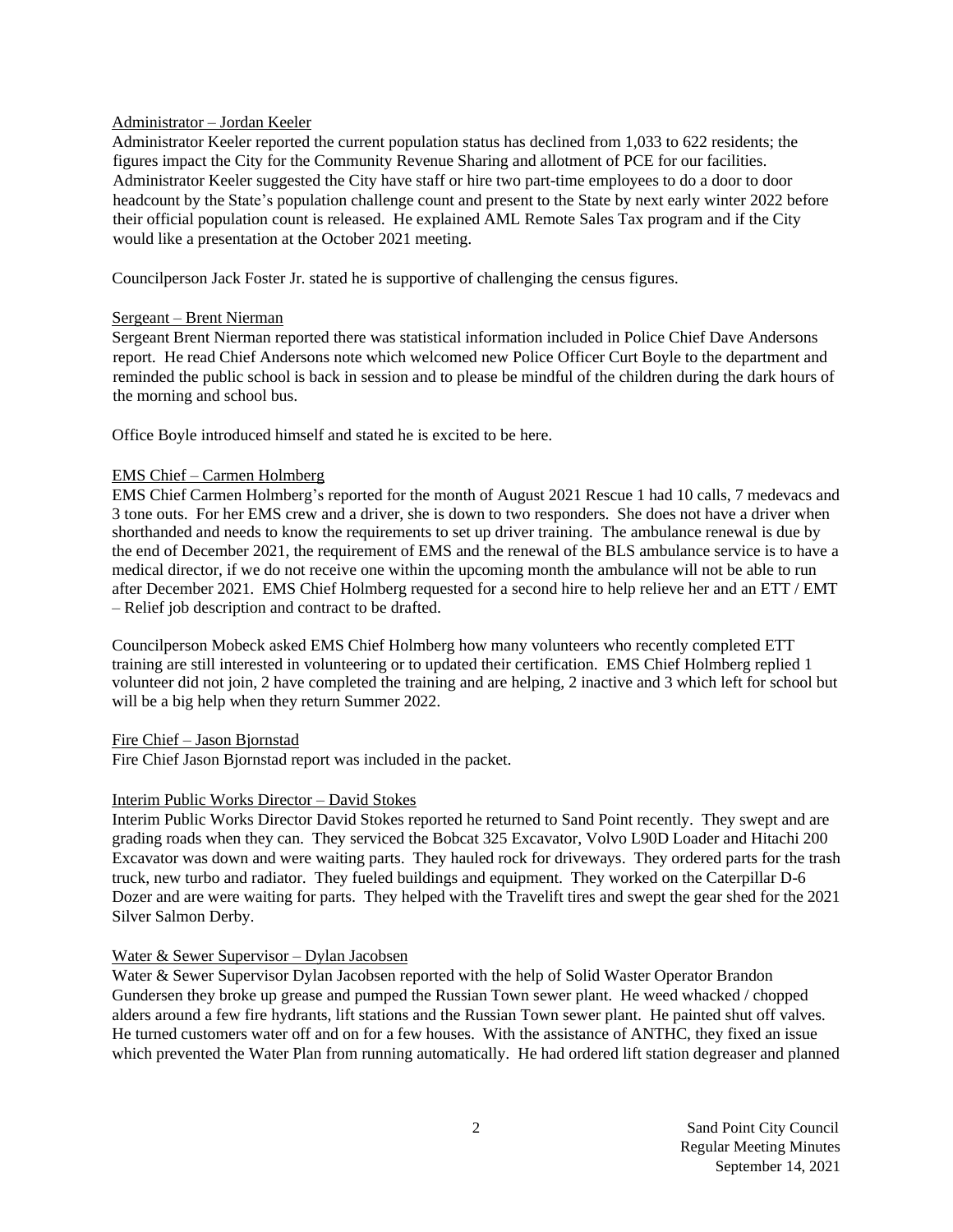to use it this month. He received the City's Sanitary Survey and took some steps to correct they issues they found.

Administrator Keeler asked Water & Sewer Supervisor Jacobsen when will he take his Water Distribution Level 2 course. Water & Sewer Supervisor Jacobsen replied in December 2021.

#### Interim Harbor Master – Allen Kuchenoff Jr.

Interim Harbor Master Allen Kuchenoff Jr. reported they were busy hauling and storing boats for winter and worked overtime as needed. They are checking the oil bin daily and keeping the area clean. They had an accident hauling a boat and filled out an accident report. They lifted power skiffs and are making dump runs. There are 2 new hires, 1 for day and 1 for at night.

Councilperson Brown asked Interim Harbor Master Kuchenoff who is liable for the boat accident. Interim Harbor Master Kuchenoff replied it is required to sign a waiver and it is at the boat owner's risk. Administrator Keeler stated the new Travelift is going as scheduled and it will ship to Sand Point the week of November 22, 2021.

### **HEARINGS, ORDINANCES, AND RESOLUTIONS:**

- 1. Resolution 21-08: Appointing Election Judges
- MOTION: Councilperson Shirley Brown made a motion to adopt Resolution 21-08: Appointing Election Judges.

SECOND: Councilperson Emil Mobeck seconded the motion.

- VOTE: Motion passed unanimously.
	- 2. Ordinance 2021-04: Amending Compensation of Council Members

Administrator Keeler stated the ordinance currently states council members receive \$500 per regular council meeting since they were no longer to receive health insurance. This ordinance puts in code council members will receive \$100 per special meeting.

- MOTION: Councilperson Marita Gundersen made a motion to put Ordinance 2021-04: Amending Compensation of Council Members on the floor for 1<sup>st</sup> Reading.
- SECOND: Councilperson Shirley Brown seconded the motion.
- VOTE: Motion passed unanimously.

3. Ordinance 2021-05: Amending Compensation of Mayor

Administrator Keeler stated the Mayor's salary assigned \$2,000 per month unless otherwise during budget process. For the past 3 years, as part of the budget process the Mayor's salary had been \$2,000, this ordinance is to correct the mayor's salary to \$3,000 per month for during the budget process.

- MOTION: Councilperson Emil Mobeck made a motion to put Ordinance 2021-05: Amending Compensation of Mayor on the floor for 1<sup>st</sup> Reading.
- SECOND: Councilperson Marita Gundersen seconded the motion.
- VOTE: Motion passed unanimously.

#### **OLD BUSINESS:**

1. Discussion: Mandate

Administrator Keeler stated the City does not have public health powers, since the State declaration had expired, the City had lost any ability to enforce mandates. However, the City can recommend any actions but cannot enforce them to the general public but the City also remains able to set rules to open City facilities to the public and reopen gaming. The City is also requesting to wear a mask and traveling coming to Sand Point to get a COVID-19 test shot as soon as possible.